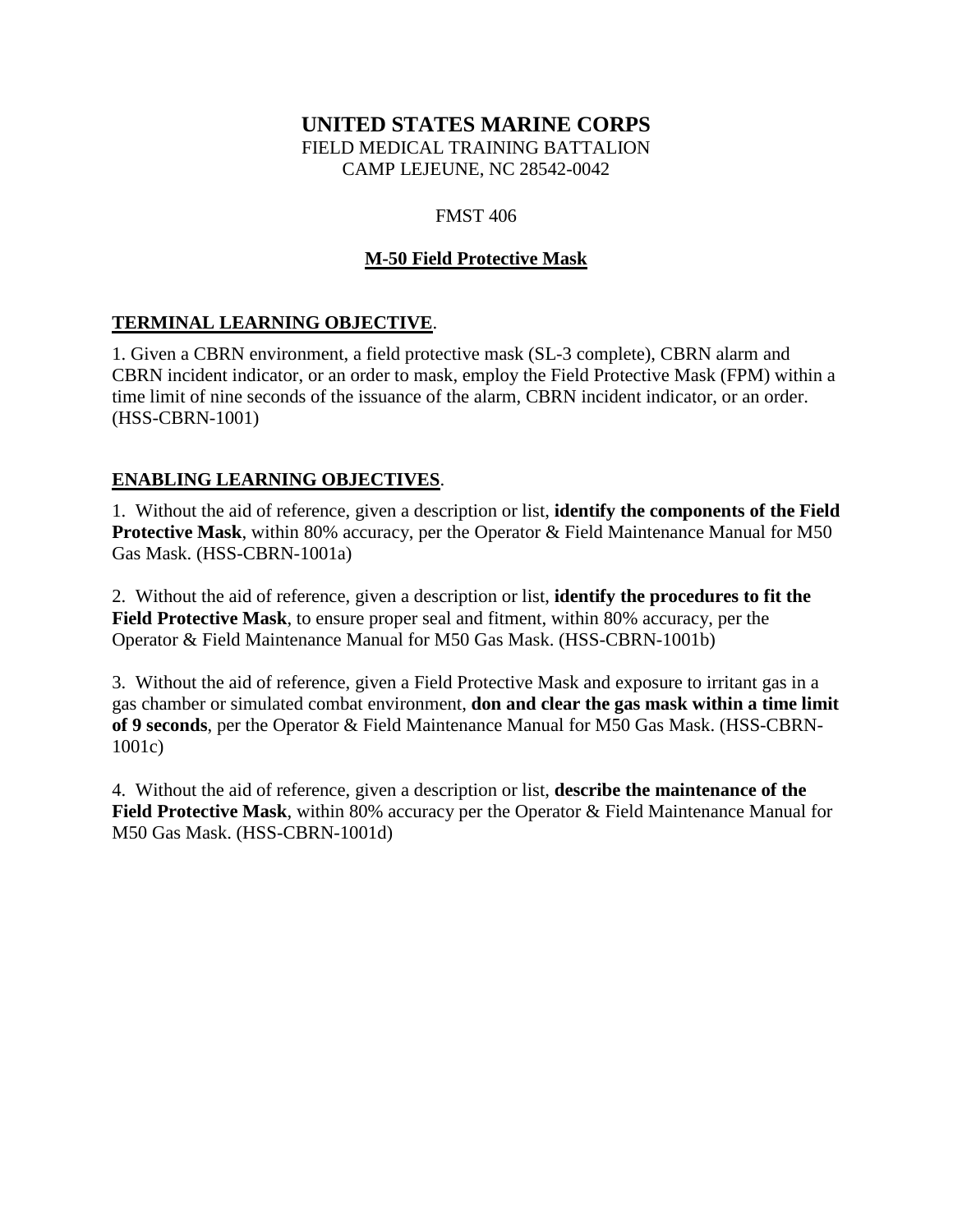## 1. **COMPONENTS OF THE M50 FIELD PROTECTIVE MASK (FPM)**.

Before we discuss the components of the FPM there are some general characteristics that need to be addressed. The M50 Joint Service General Purpose Mask (JSGPM) is a filtered air mask, meaning that there is no external or "supplied" air to the mask.

## a. **Characteristics of the M-50 FPM**.

(1) The M-50 FPM is designed to provide 24 hours of continuous head-eyerespiration for protection against chemical agents, biological agents, radiological particulates, and toxic industrial chemicals.

(2) The M-50 FPM will not protect the wearer against industrial gases such as ammonia or carbon monoxide. It is not effective in confined spaces, where the oxygen content of the air is low.

- worn.
- (3) The M-50 FPM allows the wearer the capability of drinking water while

(4) The M-50 FPM comes in three (3) sizes: small, medium and large. The size mark is located on the top left portion of the mask.

b. **Components of the M-50 FPM.** When you receive your FPM, you should inspect the following components for serviceability (See fig. 1):



**Figure 1. Components of the M-50 FPM**

(1) Face piece. The face piece is the foundation of the protective mask. The following components are molded/assembled into the butyl/silicone rubber face piece: face seal; chin cup; head harness tabs; a flexible, single piece eyelens made of polyurethane; openings for the front module assembly, filter mount assemblies and a storage receptacle for the drink coupler. Buckles are attached to the head harness tabs for attaching the head harness to the face piece.

 (2) Nosecup. The nosecup is made of injection-molded silicone rubber and assists in controlling the flow of air throughout the mask to minimize fogging of the eyelens during breathing. The nosecup size (S, M, L) and internal drink tube alignment arrow are located on the left interior side of the nosecup.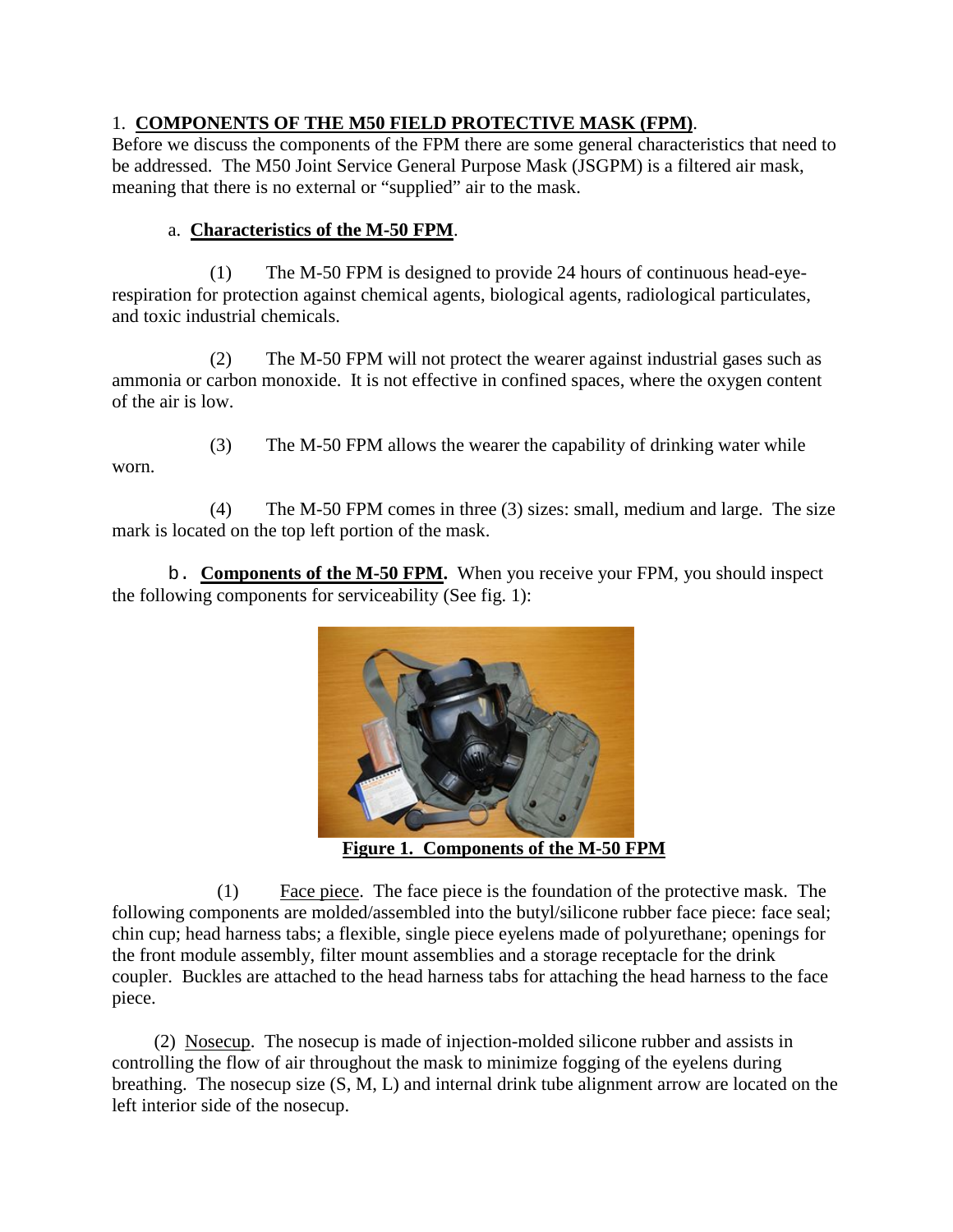

 (3) Head Harness. The head harness is constructed of elasticized side straps with a skullcap attached by loops to the brow strap slots. The temple and cheek straps are attached to buckles on the face piece.



 (4) Front Module. The front module consists of a plastic housing (Front Module Main Body) that integrates the inlet/outlet disk valve and drink system components. The outlet valve cover assembly fits over the front module main body and protects the drinking system and outlet disk valve. There are three inlet/outlet disk valves contained in the face piece assembly. One releases exhaled air and two (one located on the left filter mount and one on the right filter mount) serve as inlet valves, which permits filtered air to enter the mask.

 (5) Self-sealing Disk Valve. There are two self-sealing disk valves in the face piece assembly. They are located on the exterior of the face piece assembly and attach to the front of the left and right filter mounts. The M61 filters are attached to the filter mounts using a twist and lock mechanism. When the filter is attached to the filter mount, it opens the self-sealing disk valve permitting filtered air to pass through the inlet disk valve during inhalation. When the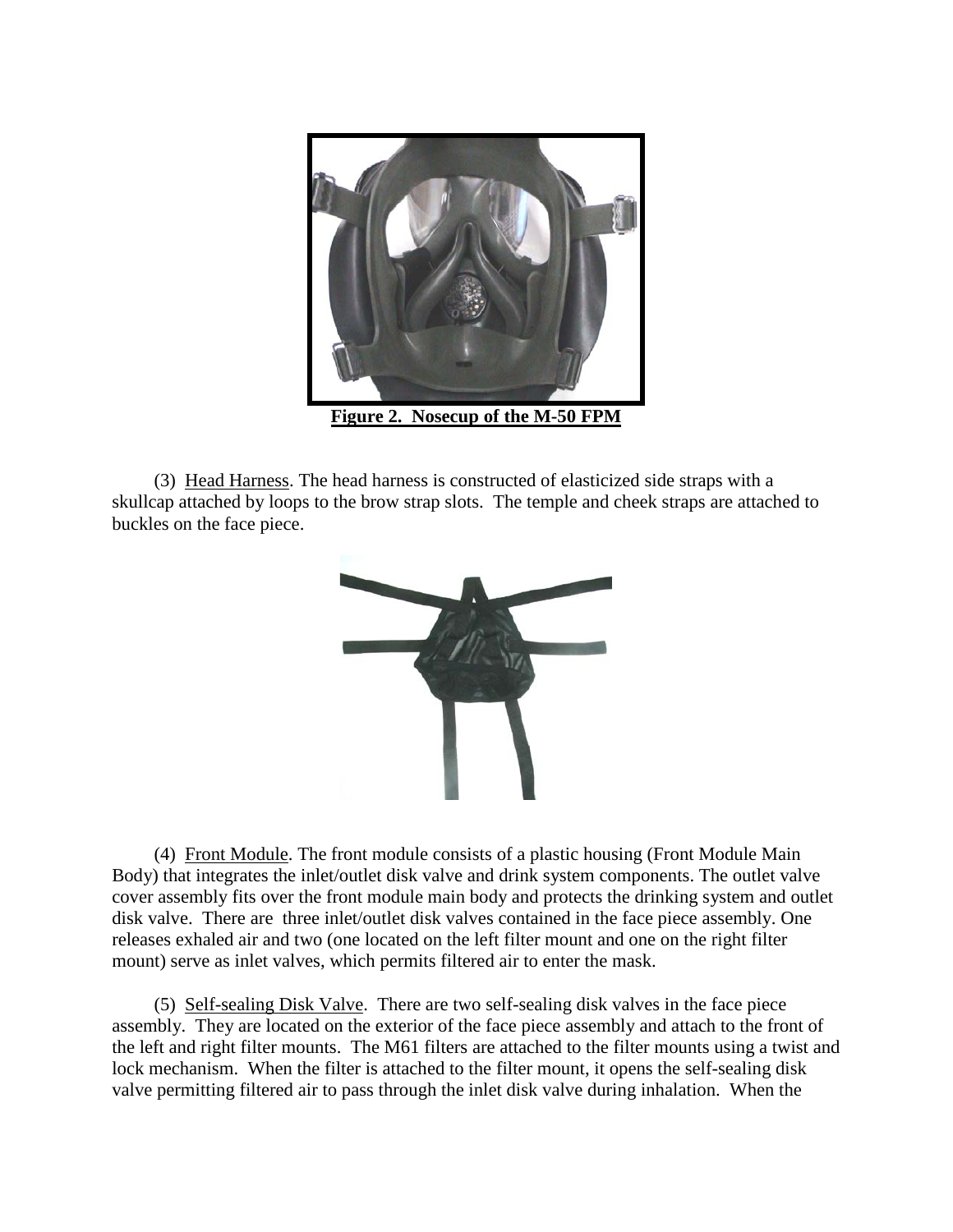filter is removed, the self-sealing disk valve closes, preventing air from entering into the mask. The self-sealing disk valves are clear in color for identification purposes.

 (6) Drinking system. The drinking system is integrated into the front module main body and consists of an external drink tube fitted with a drink coupler to link to the water canteen and an internal drink tube fitted inside the mask. A lever arrangement opens the drink tube safety shutoff valve and causes the internal drink tube to swing to the wearer's mouth.

 (7) Filter Mounts, Left and Right. The filter mounts are designed to allow quick installation and removal of the M61 filter.

 (8) M61 filters. Twin M61 filters, one installed on each side of the mask, provide protection from CBRN agents. The M61 filter assembly bodies are constructed from injectionmolded plastic. The M61 filters contain an activated carbon media and a high efficiency particulate filter.



 (9) Clear Outsert Assembly. The Clear Outsert assembly protects the eyelens against scratching or other damage. It has the same contour as the eyelens and clips over the eyelens using outsert locking tabs that will not interfere with vision. The clear outsert will be stowed attached to the mask.

 (10) Voice-emitter: The face piece is equipped with a voice-emitter, which transmits the user's voice outside the face piece. Additional communication pieces that may be used include the Audio Frequency Amplifier and Audio Frequency Amplifier Adapter, the Microphone Adapter, and the Air Traffic Controller (ATC) Microphone. These may be plugged into the communications port of the M50.

(11) Mask Carrier. The Mask Carrier provides for storage and carriage of the face piece assembly, clear outsert assembly, operator cards, waterproofing bag, protective hood, hose assembly, microphone and microphone adapter and extension strap.

(12) Waterproof Bag. Keeps the mask dry when required by climate or mission.

 (13) Face form. Maintains mask shape. Should be used when storing the mask for greater than 30 days.

 (14) Protective Hood. Made of flame-resistant material that protects the wearer from CBRN vapors, aerosols, and liquids. Additionally, the protective hood provides a short period of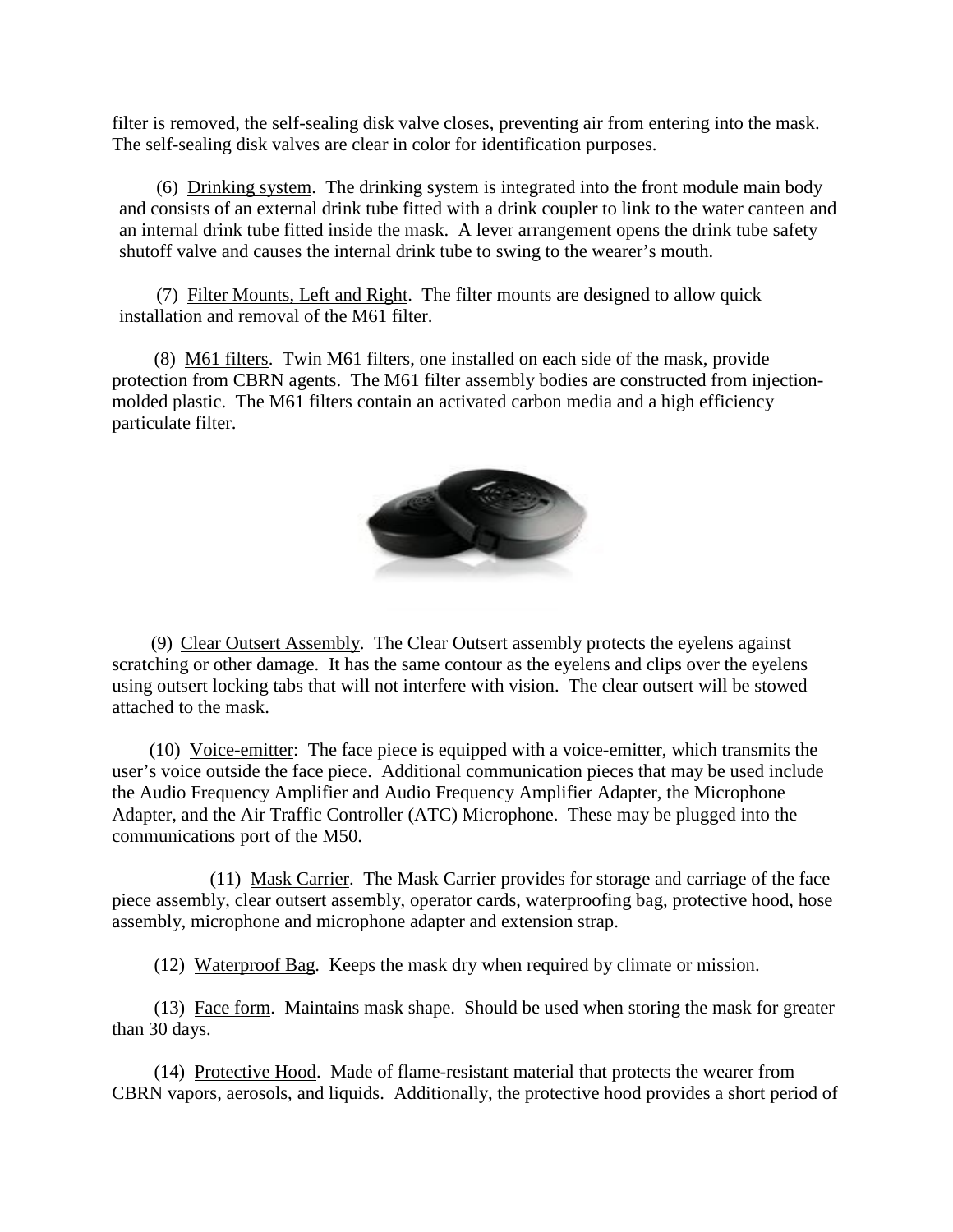protection during emergency escape from fires. The hood attaches to the mask and is placed over the wearer's head. The mask is stowed with the hood attached.

### c. **Accessories of the M-50 FPM**.

(1) Water canteen cap. Provides the capability to connect the drink coupler to the warfighter's canteen for drinking purposes.

(2) Vision Correction Assembly. The Vision Correction assembly consists of a Vision support frame that attaches to the inside of the mask and is used to mount and adjust the Vision Correction spectacle support Frame containing the warfighter's corrective lenses as required.

## 2. **FITTING THE M-50 FIELD PROTECTIVE MASK**.

Before the mask can be donned and cleared, adjustments must be made to the head harness so that it fits properly. The adjustment steps are:

 a. Completely loosen all head harness straps and pull the head harness over the front of the face piece.

b. Place your chin in the chin cup and hold the face piece against your face.

 c. Grasp the harness tab and pull the head harness over your head while holding the mask firmly against your face. Be sure that the head harness pad is centered at the back of your head. Straps should lie flat against your head.

 d. Tighten the straps with short-jerky pulls to the rear in the following sequence: brow straps, cheek straps, and temple straps. Ensure the head harness pad stays centered at the back of your head.

 e. Release the mask assembly; it should not slip down. If mask assembly slips, readjust the straps as necessary until it remains in place.

 f. The edges of the mask should be flat against the face and not rolled under (run finger inside mask seal to remove).

g. Using the negative pressure test, check for leaks:

 (1) Place palms of hands over both M61 filter inlet ports and breathe in. Mask assembly should collapse against your face and remain so while you hold your breath. If it does, the facepiece is airtight.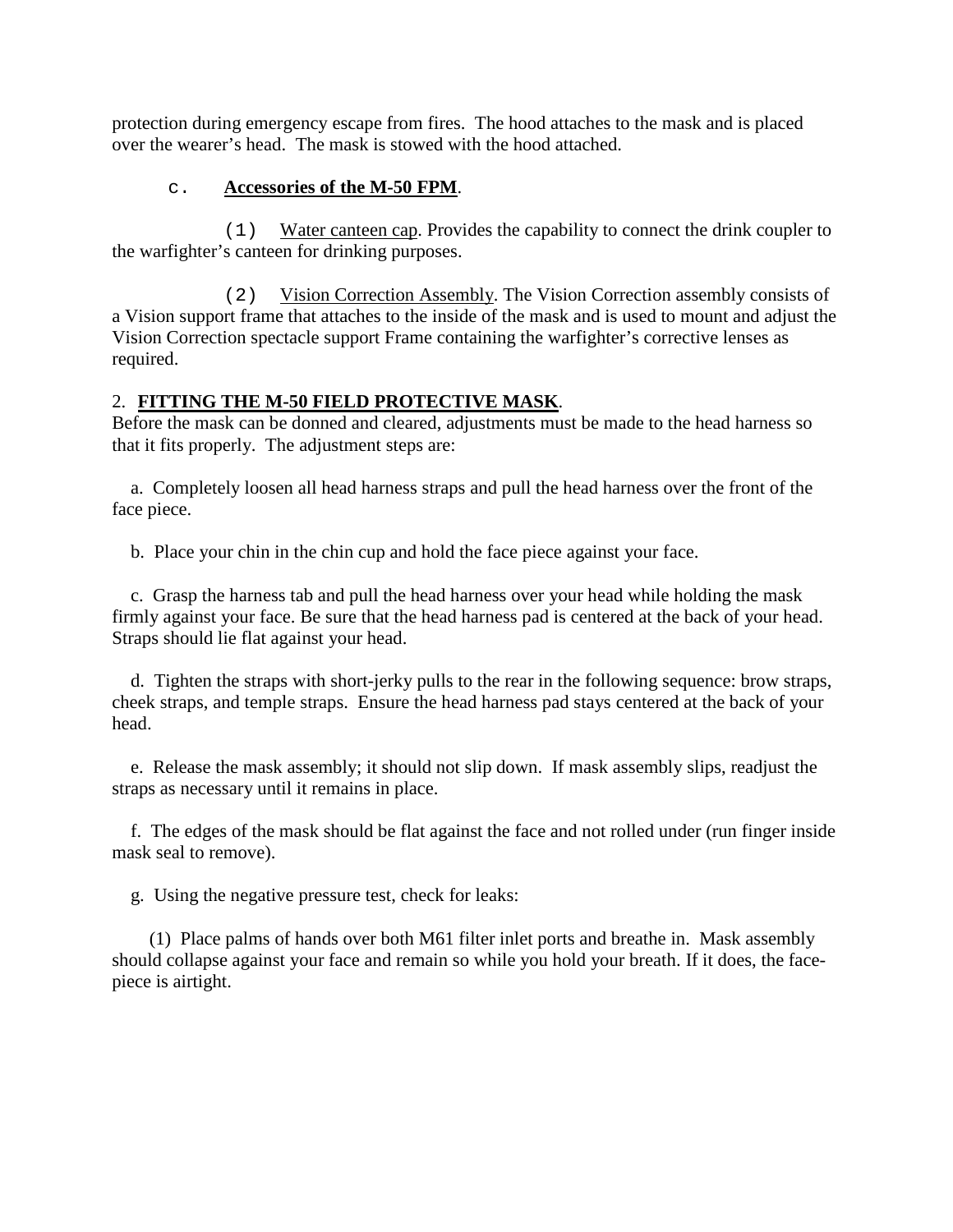

 (2) If the mask does not collapse, check for hair, clothing, or other matter between the facepiece and your face. Check that the head harness straps are not twisted or that the head pad is not centered.

(3) Clear your face-piece again and recheck for leaks.

 (4) To remove your mask, loosen the cheek straps only. Place one hand on front of communications port cover to hold face piece on your face. With the other hand, grasp the donning tab and pull the head harness over the front of the face piece and remove.

#### 3. **DON AND CLEAR THE MASK**.

a. **Masking Procedure**. When the verbal "GAS! GAS! GAS!" or visual signal sign for an NBC attack has been given, you must follow these procedures in a time limit of **9 seconds without hood** or **(ON SLIDE #29) 15 seconds with hood** or risk becoming contaminated.

(1) Close your eyes, stop breathing, and hold your breath.

- (2) Remove your headgear.
- (3) If you are wearing glasses, take them off.

(4) Open carrier and grab the mask. The mask is stored with the head harness pulled over the front of the mask.

(5) Raise the mask to your face and place your chin firmly in the chin cup.

(6) Grasp the head harness tab and pull the head harness over your head. Be sure your ears are between the temple straps and cheek straps. Pull down the head harness at the back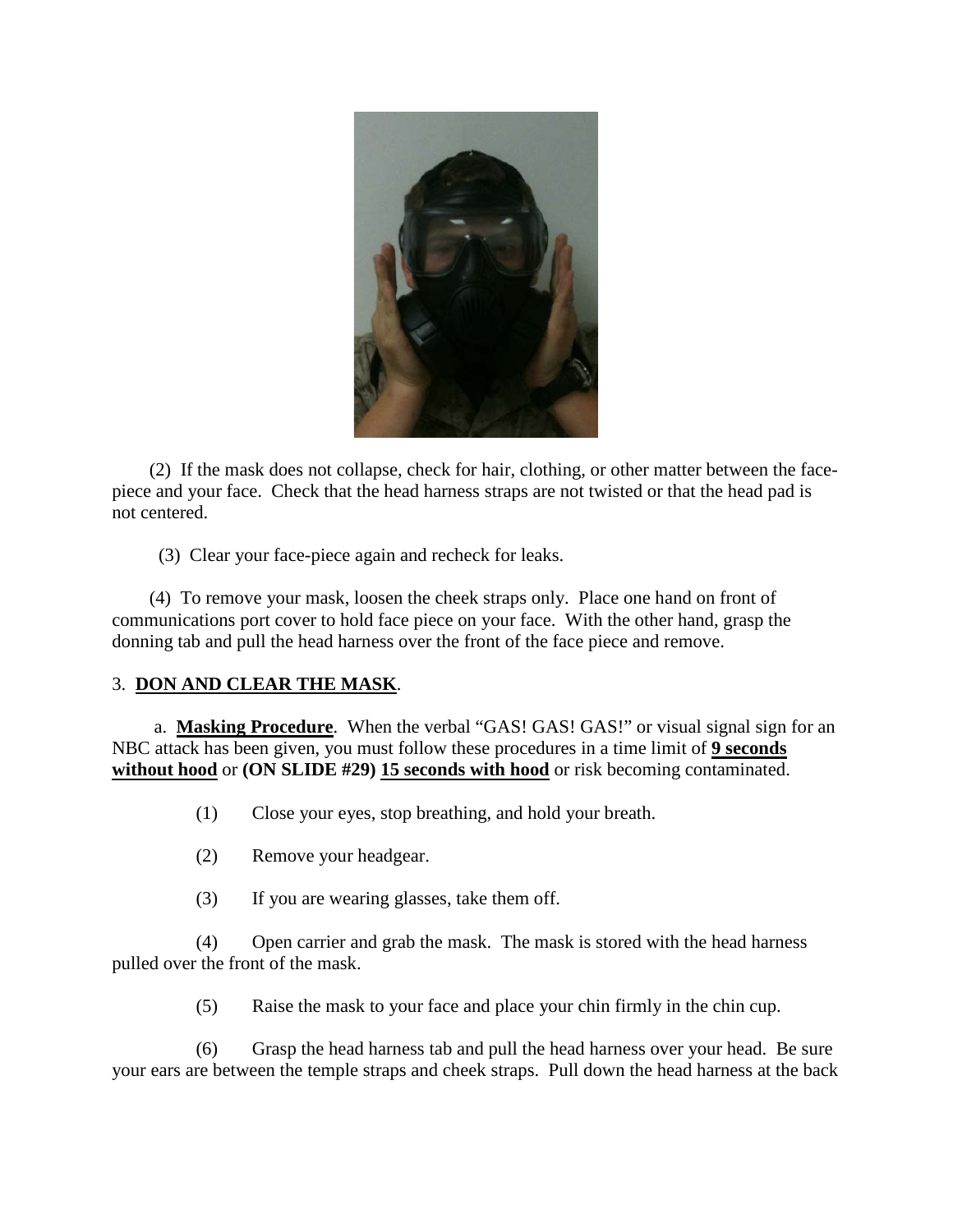as far as possible so that the brow straps are tight and temple straps are approximately parallel to the ground.

(7) Tighten the cheek straps one at a time or both at the same time, ensuring straps lay flat against your head.

- (8) Clear the field protective mask.
- (9) Cover the outlet valve with the palm of one hand.

(10) Blow out hard to ensure that any contaminated air is forced out around the edges of the mask assembly.



(11) Conduct the negative pressure test. With both hands, locate and cover the M61 filter air inlet ports on both canisters and breathe in. The mask should collapse against your face and remain there while you hold your breath. If the face piece collapses consider it airtight.

(12) Resume breathing.

(13) After completing these steps the following actions should be taken:

(a) Put on your helmet. Be sure not to upset the seal between your facepiece and the side of your face when putting on helmet.

- (b) Close the carrier.
- (c) Continue your mission.

b. **Unmasking**. Remove your mask only when competent authority issues the "UNMASK" command. The following steps accomplish this: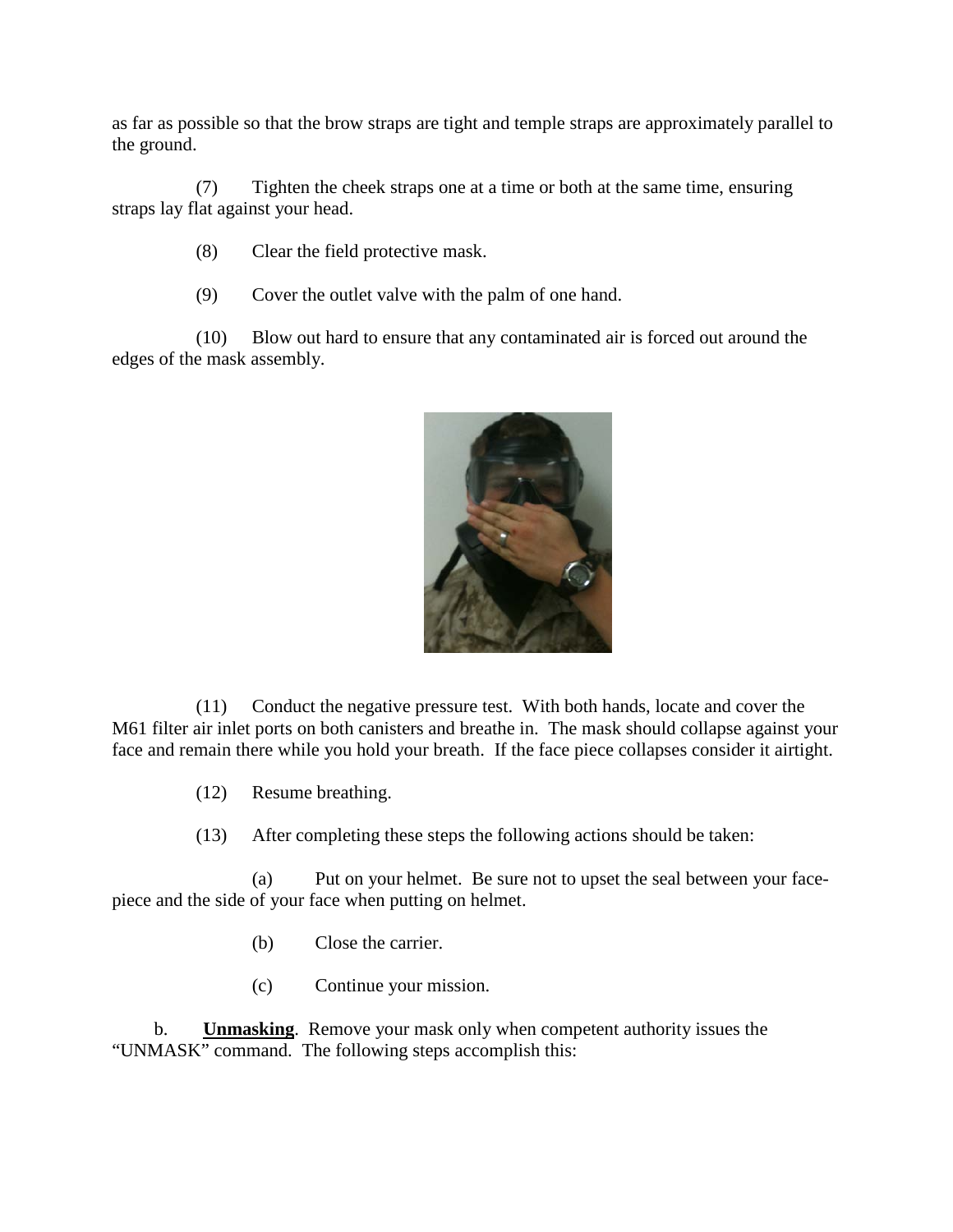(1) Hold your rifle between your legs; remove your helmet placing it on the ground next to you.

(2) Loosen cheek straps.

(3) Place one hand on the front of the voice-mitter-emitter to hold the face-piece on your face and with the other hand grasp the donning tab and pull the head harness over the front of the face-piece and remove the face piece. Put your helmet back on your head.

(4) Continue your mission.

## c. **Using the drinking system of the M-50 FPM.**

(1) Prior to using the drinking system, use M8 chemical agent detector paper to check for contamination. If contamination is detected, decontaminate the drinking tube and the canteen cap with the M291 decontamination kit. After decontamination, recheck the surfaces with M8 chemical agent detector paper.

(2) Steady the mask with one hand and pull the drink coupler out of coupler receptacle below the front module main body.

(3) Open retaining strap on water canteen cap.

(4) Push drink coupler into canteen cap so that the seal snaps into the groove in the cap.

(5) Turn drink tube lever on front module assembly upward until it stops and is fully opened. This will position the internal drink tube in front of your mouth so that you can grasp it between your lips. (See fig. 3a)

(6) Blow to create positive pressure. You should feel some resistance.

(7) If the system does not leak, raise and invert the canteen. You can now drink water from the canteen. (See fig. 3b)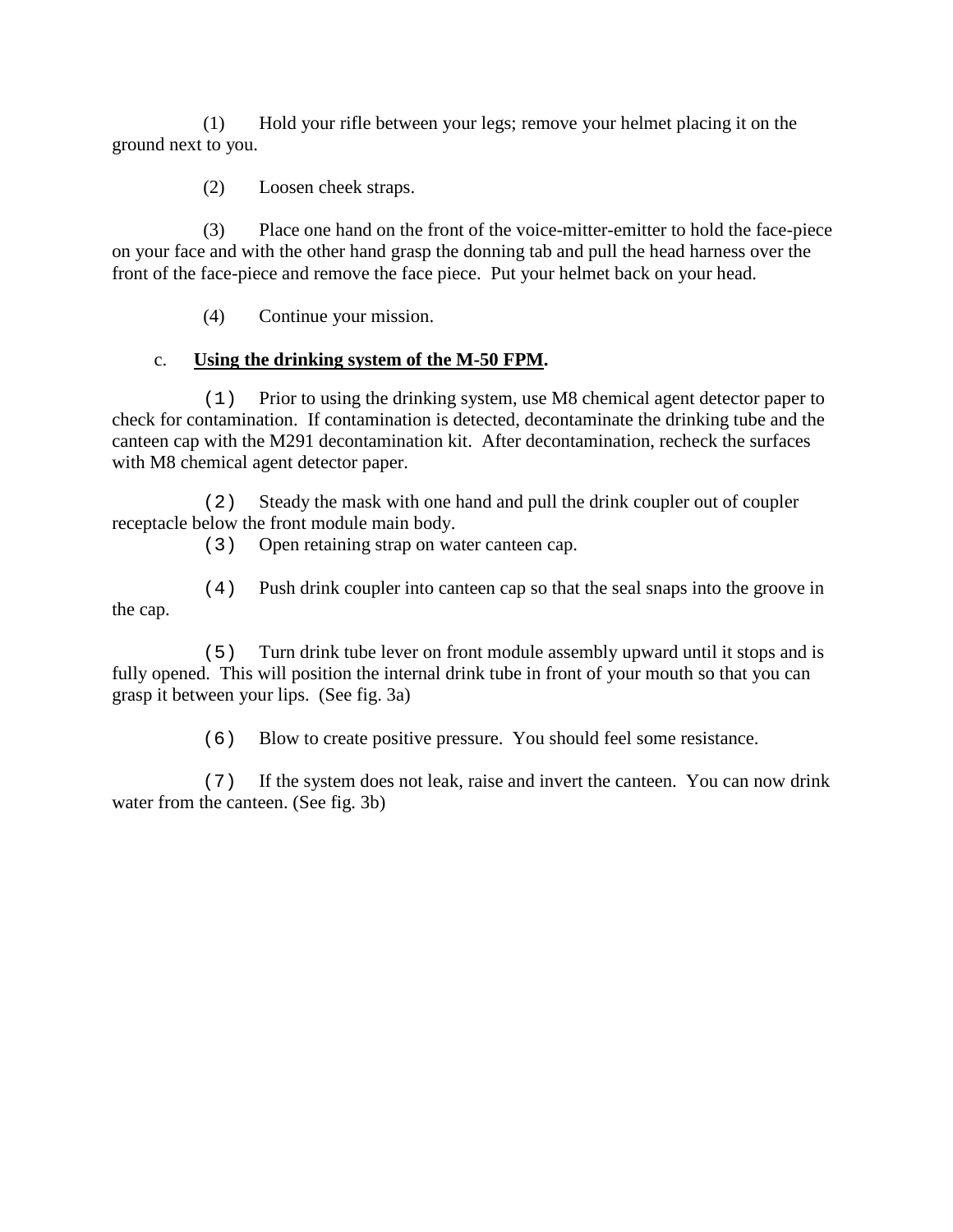

(8) After several swallows, stop drinking and lower the canteen. Blow into the internal drink tube to prevent the canteen from collapsing. Repeat drinking procedure as desired.

(9) To disconnect the drinking system, turn the cantten upright and clear water from the external drink tube by blowing into the internal drink tube. Release the tube from your mouth and turn the drink lever on the front module assembly downward until it stops and is fully closed (which repositions internal drink tube away from mouth). Firmly grasp the drink coupler and pull the canteen down and away to disconnect the coupler. Close the retaining strap on water canteen cap and replace drink coupler into receptacle below the front module assembly.

#### 4. **MAINTAIN THE GAS MASK**.

 a. **Stowing the M-50 FPM**. Properly stowing the mask will ensure that it remains serviceable and easily accessible when your life depends on it. The operator cards and waterproofing bag are stored in a pocket on the front of the mask carrier. The mask is stowed in the mask carrier main stowage area. The following steps will be used when stowing the mask in the M-50 Carrier:

(1) Check that the eye-lens out-serts are installed on the face-piece. Abrasives, such as sand and grit, will scratch the eye lenses.

(2) Check that your face-piece is dry and free of oils and solvents before stowing.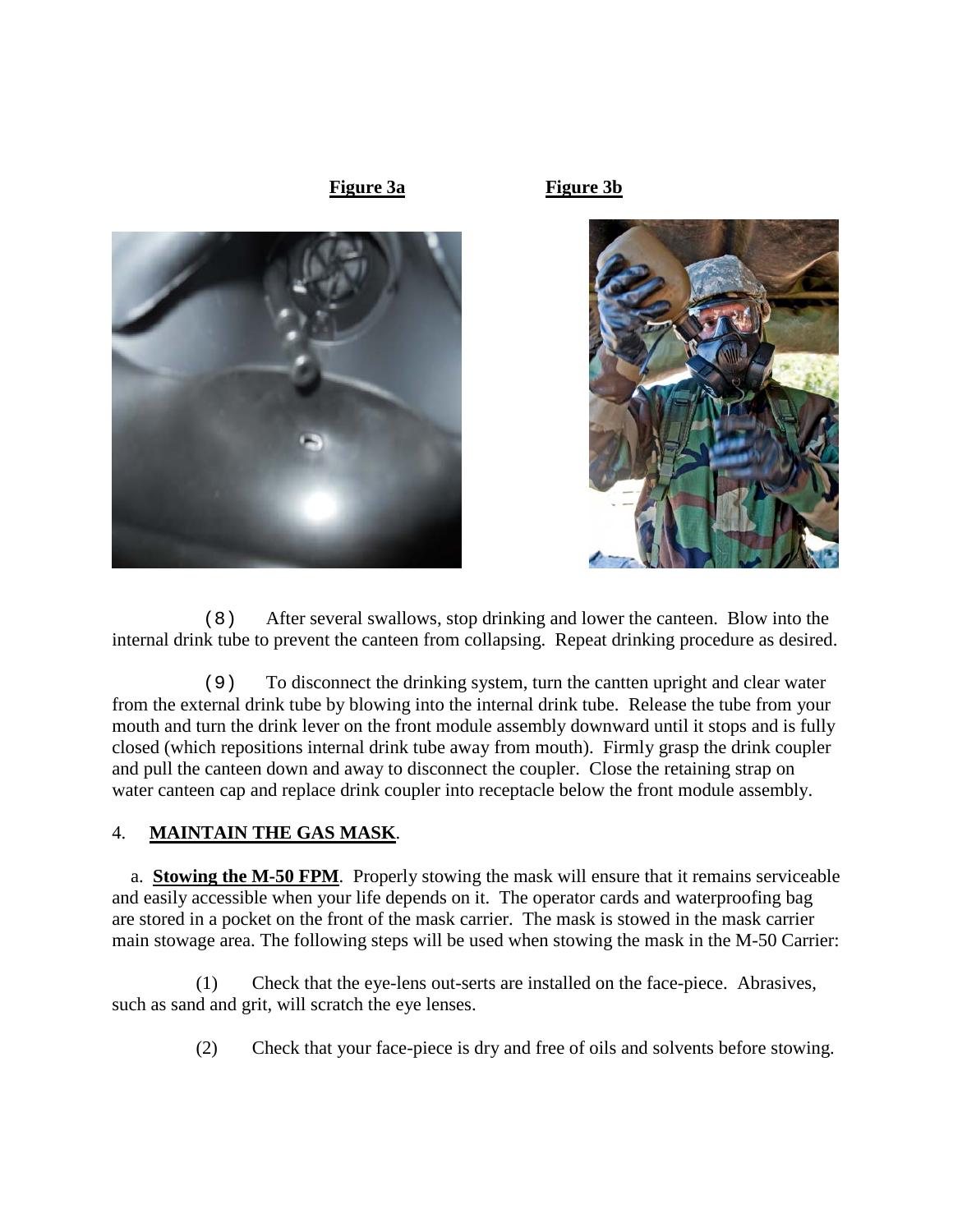(3) Check that the interior of the carrier is free of dirt and trash or other unauthorized items.

(4) Hold face piece in a horizontal position.

(5) Pull head harness over front of face piece.

(6) Hold the face piece upright and put it in the carrier with the lenses facing away from your body.

(7) Close the carrier.

(8) Store your face piece in its carrier and put it in a cool, dry, dark place, preferably hooking it on the short strap.

 b. **Wearing Your Carrier**. There are three ways to carry the M-50 Field Protective Mask and Carrier:

- (1) The shoulder sling configuration.
- (2) Waist belt configuration. The following steps will be used:
	- a. Put waist strap D-ring around waist and attach to hook on carrier. Adjust strap.
	- b. Bring leg strap from back and around inside of leg.
	- c. Pass leg strap through round ring, hook to D-ring, and adjust strap.

(3) Modular Lightweight Load Carrying Equipment (MOLLE) 1 or 2 Fighting Load Carrier (FLC) configuration.

#### c. **Cleaning the M-50 FPM**.

(1) Wash mask anytime it needs cleaning. A white or rust colored waxy film is not dirt; it is from the preservatives built in the rubber. It will bleed off as long as the face-piece is good.

(2) Required materials: soft cloths, soft bristle brushes, warm soapy water, and warm clear water.

- (3) Procedural Steps:
	- (a) Remove the canister by unscrewing it from mask.